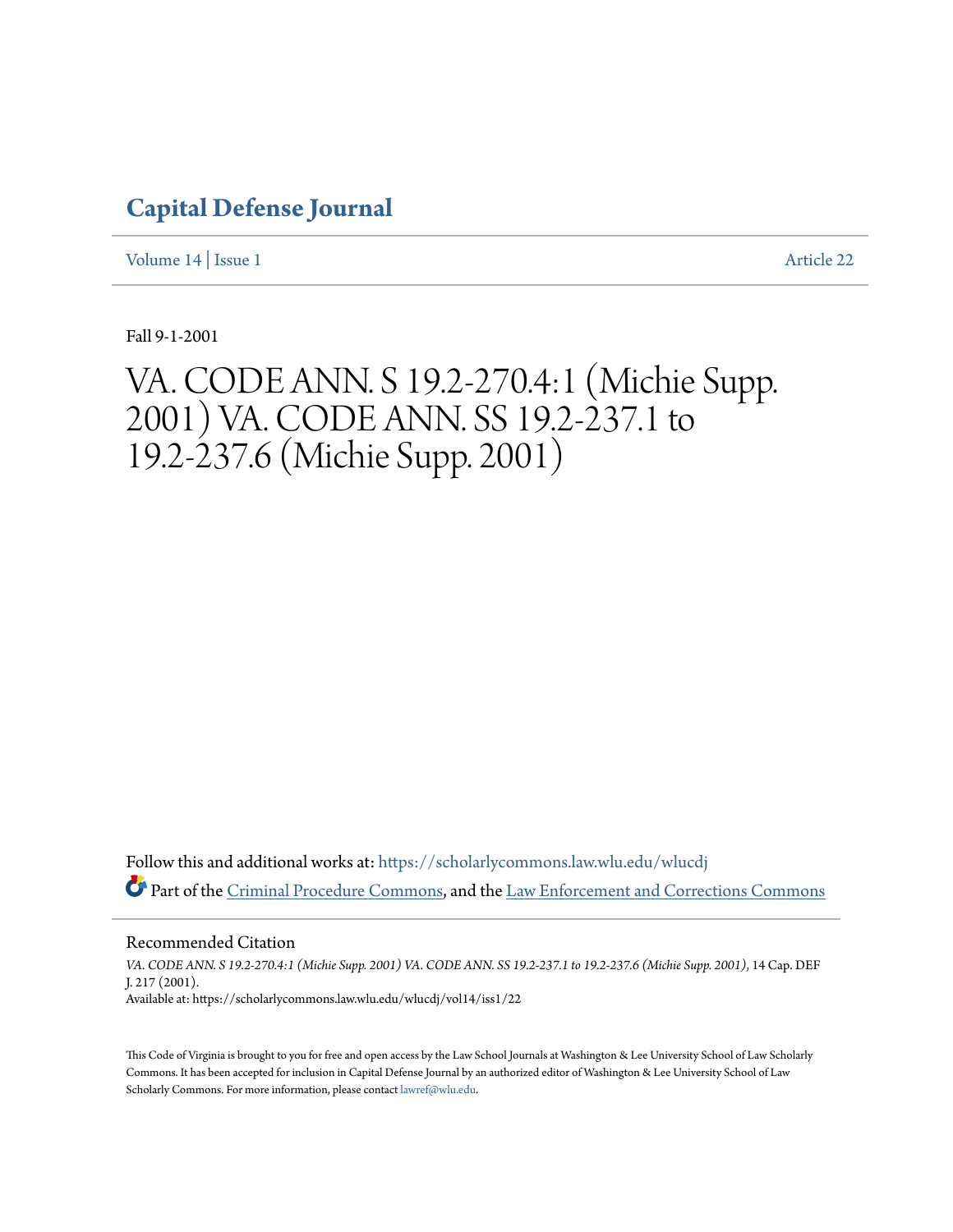### VA. **CODE ANN. S** 19.2-270.4:1 (Michie Supp. 2001) VA. **CODE ANN. SS 19.2-237.1** to **19.2-237.6** (Michie Supp. 2001)

#### **I.I** *iixn*

When Earl Washington, Jr. was pardoned after nine years on death row and seven more years in prison because **DNA** testing proved his innocence, the Virginia General Assembly proposed and debated a host of legislative reforms to the Virginia capital punishment scheme.' Perhaps the most important legishation to emerge from that reform movement created a "Writ of Actual Innocence," which permits death row inmates (and other convicted felons) to present exculpatorybiological evidence beyond the twentyone days heretofore afforded for the presentation of new evidence.2 This legislation: **(1)** modifies Section 19.2-270.4 of the Virginia Code, by creating an exception to the general rules governing the destruction of trial exhibits;<sup>3</sup> (2) adds a number of statutes providing for the preservation, testing, and presentation of biological evidence;<sup>4</sup> and (3) proposed an amendment to the Virginia Constitution.'

**<sup>1.</sup>** Earl Washington, Jr. was sentenced to death in 1984. Washington v. Commonvealth, 323 **S.E.2d 577, 581** (Va. 1984). Post-conviction testing of semen taken from the crime scene excluded Washington as a possible donor. *Se* Brooke **A.** Masters, *DNA Cam Iwmrte in 1982* Slaying, WASH POST, Oct. 3, 2000, at A01. In spite of this fact, every state and federal court that reviewed Washington's conviction upheld his death sentence. See Washington, 323 S.E.2d at 589 (affrming death sentence); Washington v. Vi ginia, 471 **US.** 1111 **(1985)** (mem.) (denying cert.); Washingtonv. Murray, **952 F2d** 1472 (4th *Cr.* **1991) (remanding** forevidentaryhearing afterdenial of state habeas corpus relief and summary dismissal **of** habeas corpus petition in federal district court); Washington v. **Murray,** 4 **F3d 1285,1288** (4th Or. **1993)** (affirming denial of habeas corpus petition after rehearing in federal district court). Earl Washington, Jr. spent nine-and-a-half years **on** death row and once came within five days of execution. SeeMasters, supra, at **A0l.** In **1993,** Governor L Douglas Wilder commuted Washington's sentence to life in prison because the semen stains from the crime scene could not have been left **by** Washington. *Id* Finally, in October of 2000, when more sophisticated **DNA** testing matched the semen stains **to** a convicted rapist, GovernorJames Gilmore granted Washington an absolute pardon, stating that 'a **juryafforded** the benefit of the **DNA** evidence and anaysis available to me today would have reached a different conclusion regarding the guilt of Earl Washington." *Id*

<sup>2.</sup> *Se* VA. Sup. Cr. **R. 1:1 (permittng** trial courts to modify, vacate, or suspend **final** judgments for only twenty-one days after the date of entry).

**<sup>3.</sup>** VA. **CODEANN. S** 19.-270.4:1 (Michie Supp. 2001) (amending VA. **CODE ANN. S 19.2-** 270.4 (Michie 2000)); *see infra* Part **II**.A.

<sup>4.</sup> VA. **ODDE ANN. SS** 192-327.1 to **-327.6** (Michie Supp. 2001); *see* irfm Parts **I.B-C**

**<sup>5.</sup> S.J.** 419 (Va. 2001) (proposing an amendment to VA. **GO1T. art. VI,** 5 **1);** *see* i a Part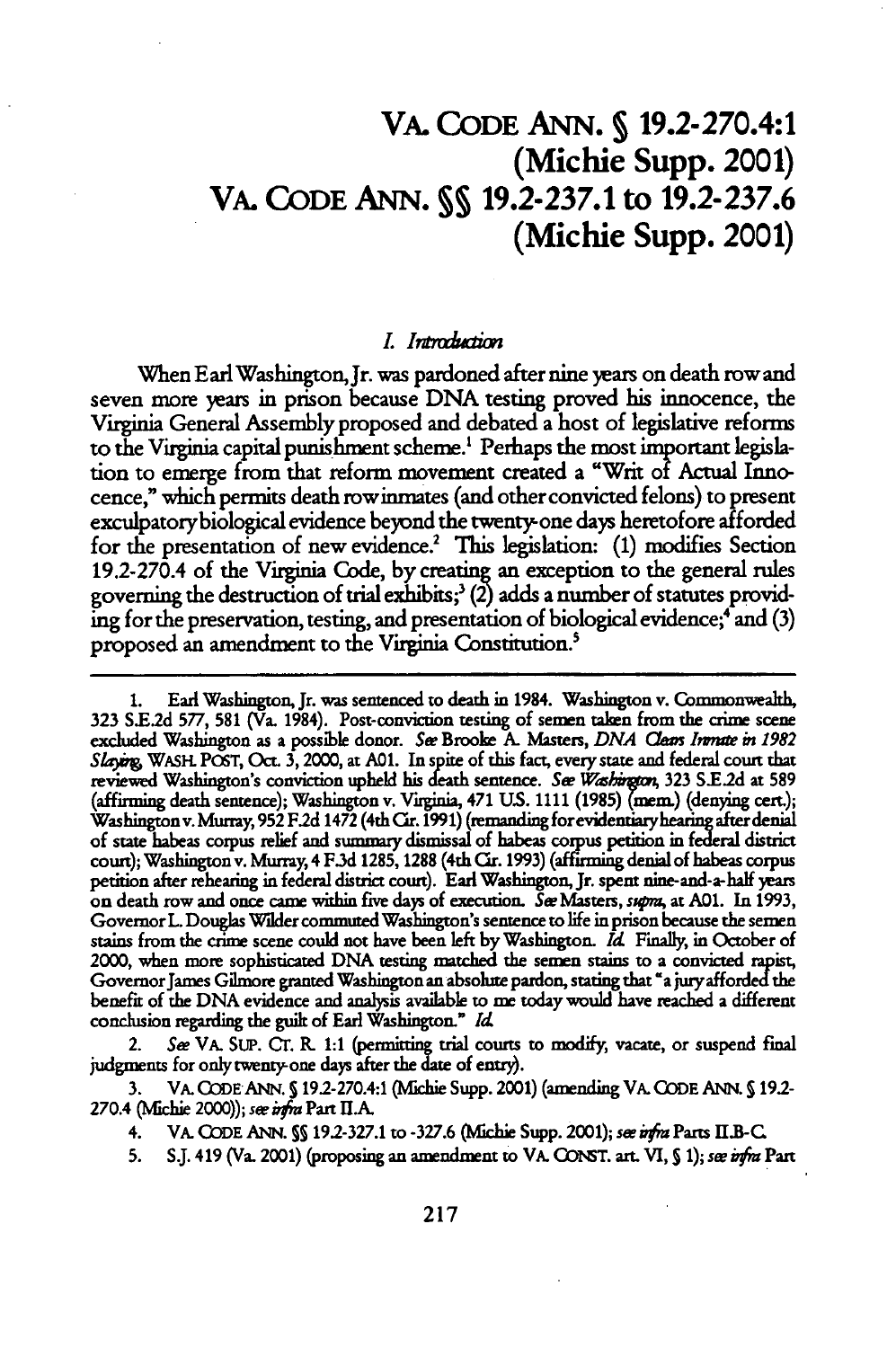#### *II.* The Innocence Statutes

The new statutes can be grouped into three categories. Section 19.2-270.4:1 of the Virginia Code regulates the preservation of biological evidence;<sup>6</sup> Section 19.2-327.1 provides for scientific testing of new or untested evidence;' and Sections 19.2-327.2 through 192-327.6 establish the procedure to petition the Supreme Court of Virginia for a writ of actual innocence.<sup>8</sup> Each of these new code sections contains a caveat that failure to complywith its terms will not form the basis for any appeal, habeas corpus petition, or cause of action against the Commonwealth.<sup>9</sup>

#### A. Preservation of Biological E vidence

The General Assembly enacted Section 19.2-270.4:1 to provide for the preservation and storage of human biological evidence.<sup>10</sup> Subsection B of Section 19.2-270.4:1 provides:

In the case of a person sentenced to death, the court that entered the judgment shall, in all cases, order any human biological evidence or representative samples to be transferred by the governmental entity having custodyto the Division of Forensic Science. The Division **of** Forensic Science shall store, preserve, and retain such evidence until the judgment is executed. If the person sentenced to death has his sentence reduced, then such evidence shall be transferred from the Division to the original investigating law enforcement agency for storage as provided in this section.<sup>11</sup>

Section 19.2-270.4:1 also directs the Department of Criminal Justice Services to promulgate standards and guidelines controlling the custody, transfer, and return of biological evidence in order to protect the integrity of the evidence.<sup>12</sup> Furthermore, all custodians of such evidence must "take all necessary steps to preserve, store, and retain the evidence and its chain of custody."3 If the nature, size, or quantity of biological evidence in a particular case would make its preservation

 $III.$ 

7. VA. CODE ANN. § 19.2-327.1 (Michie Supp. 2001); see irfra Part II.B.

8. VA. **ODE** ANN. **SS 19.2-327.2** to **-327.6** (Michie Supp. 2001); se infr Part **I.C**

**9. SS** 19.2-270.4:1(E), 19.2-327.1(G), 19.2-327.6. These provisions essentiallymake the new requirements noncompulsory **by** preventing the inmate from seeking damages or attacking his sentence in the event of non-compliance by the Commonwealth.

10. **S** 192-270.4:1.

**11,** §192-270.4:1(B). A person convicted of a felony but not sentenced to death will **be** required to move the court to preserve biological evidence for later testing. *Id*

12. **S 192-270.4:1(C).**

**13.** *Id*

<sup>6.</sup> *5* 19.2-270.4:1; **see** irfr Part **H1A**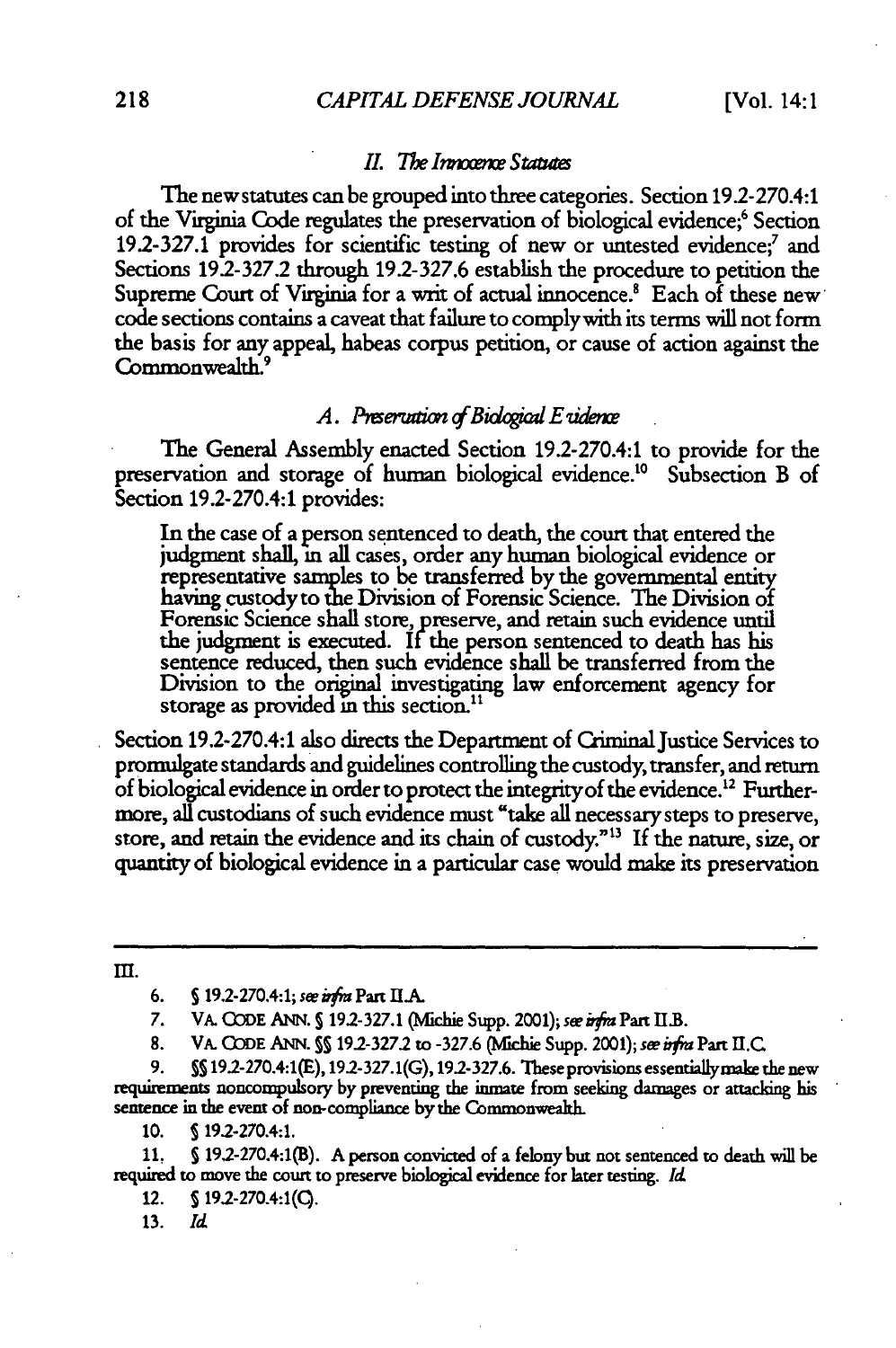impracticable, the Division of Forensic Science is required to preserve only "representative samples of the evidence." <sup>4</sup>

#### *B. Procedure for Seeking A nalysis of Newly Discovered or Untested Scientific E vidence*

Section 19.2-327.1 permits a convicted felon to apply to the circuit court that entered the original conviction for testing of any human biological evidence related to his conviction.<sup>15</sup> In order to obtain such testing, the petitioner must state, under the penalty of perjury, the crime for which he was convicted, the reason that the evidence was not tested prior to the entry of final judgment, and the reason why new testing may prove that the petitioner is actually innocent.<sup>16</sup> The petitioner must also swear under oath the following: **(1)** that the evidence or the testing procedure was not available at the time that final judgment was entered in the circuit court; (2) that the chain of custody is sufficient to establish the integrity of the evidence; (3) that the testing is "materially relevant, noncumulative, and necessary and may prove the convicted person's actual innocence"; (4) that the proposed testing involves a scientific method employed bythe Division of Forensic Science; and (5) that the petitioner did not unreasonably delay the filing of the petition.<sup>17</sup>

The petitioner is required to serve a copy of this motion upon the attorney for the Commonwealth, who will have thirty days to file a response.<sup>18</sup> The court must then set a hearing date between thirty and ninety days after the date upon which the petitioner's motion was filed.<sup>19</sup> In order to obtain an order for scientific testing, the petitioner must show by clear and convincing evidence that all of the aforementioned requirements have been met.<sup>20</sup> Once the motion has been heard, the court enters its findings and either dismisses the motion or orders the testing to be performed by the Division of Forensic Science.<sup>21</sup> The hearings and the results of any testing that is performed become part of the case record.<sup>22</sup>

#### **C** *The Writ of A ctual Innocence*

Under Section 192-327.2, anyperson sentenced to death maypetition the Supreme Court of Virginia for a writ of actual innocence.<sup>23</sup> In filing a petition

20. VA. CODE ANN. **S 19.2-327.1(D) (Michie** Supp. 2001).

21. *d; sealso* VA. CODE ANN. **§** 19.2-327.1(E) (Michie Supp. 2001).

22. *Id* The Division of Forensic Science is instructed to give testing priorityto capital cases. *Id*

23. VA. CODE ANN. **S** 19.2-327.2 (Mlchie Supp. 2001). In addition, the Supreme Court of Virginia will be authorized to issue wits of actual innocence for any person convicted of a felony

<sup>14.</sup> **S** 19.2-270.4:1(D).

<sup>15.</sup> VA. CODE ANN. **5** 19.2-327.1(A) (Michie Supp. 2001).

<sup>16.</sup> VA. CODE ANN. **S** 19.2-327.1(B) (Michie Supp. 2001).

**<sup>17. §</sup>** 19.2-327.1(A).

<sup>18.</sup> VA. CODE ANN. § 19.2-327.1(C) (Michie Supp. 2001).

<sup>19.</sup> *Id.* Subsection C also provides that motions made by a petitioner under a sentence of death "shall be given priority on the docket." *Id*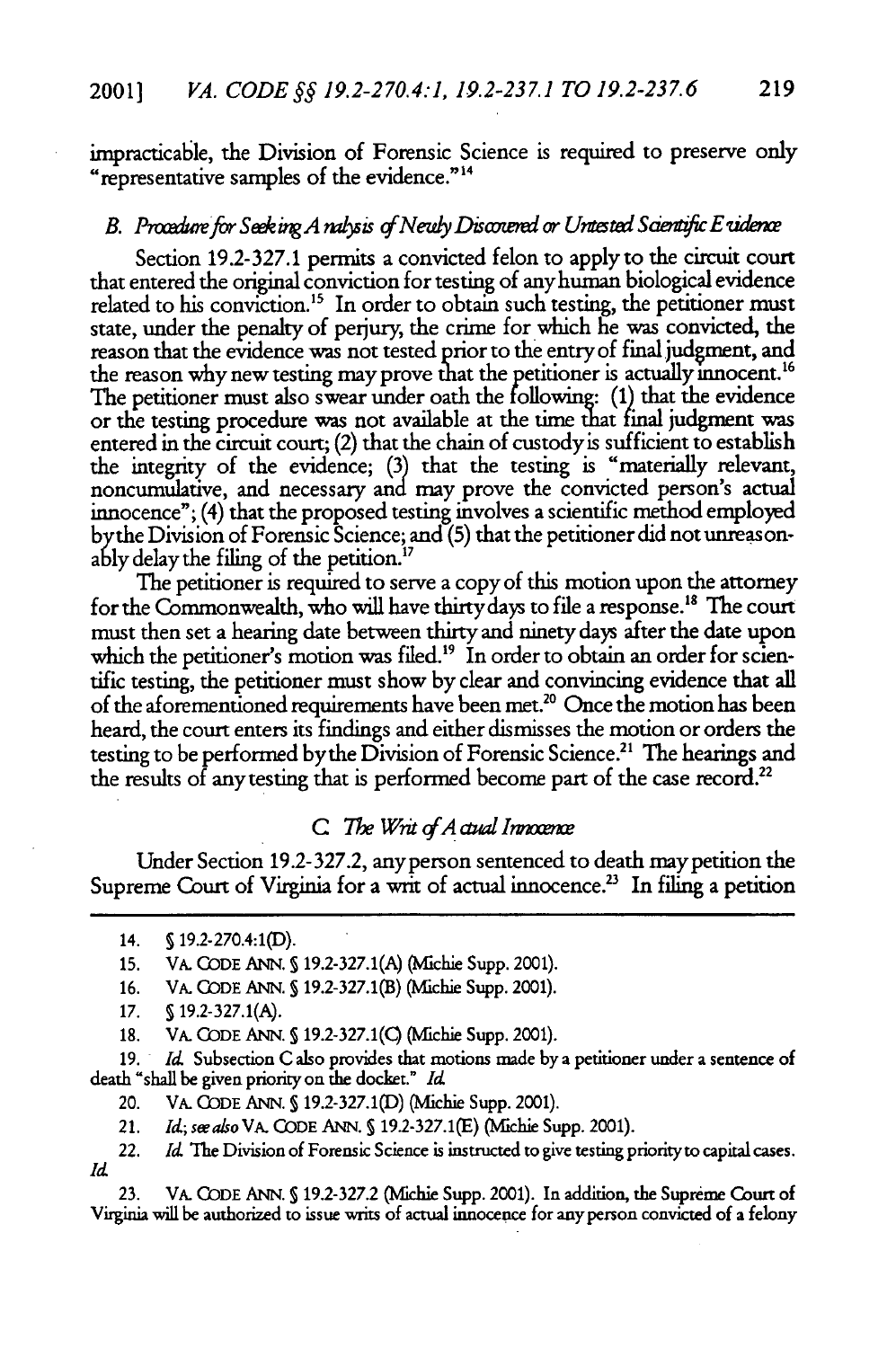for a writ of actual innocence, the petitioner will be entitled to representation by counsel.<sup>24</sup> The statute places a pleading burden on the petitioner:

The petitioner shall allege categoricallyand with specificity, under oath, the following: (i) the crime **for** which the petitioner was convicted, and that ... the person is under a sentence of death ... **;** (ii) that the petitioner is actually innocent of the crime for which he was convicted; 'fii) **an** exact description of the human biological evidence and the scientific testing supporting the allegation of innocence; (iv) that the evidence was not previously known or available to the petitioner or his trial attorney of record at the time the conviction became final in the circuit court, or if known, the reason that the evidence was not subject to the scientific testing set forth in the petition; (v) the date the test results under § 19.2-327.1 became known to the petitioner or any attorney of record; (vi) that the petitioner or his attorney of record has attorney of record; (vi) that the petitioner or his attorney of record has<br>filed the petition within sixty days of obtaining the test results under 519.2-327.1; (vii) that the petitioner is currendy incarcerated; (viii) the reason or reasons the evidence will prove that no rational trier **of** fact could have found proof of guilt beyond a reasonable doubt; and (ix) for any conviction that became fina in the circuit court after June **30, 1996,** that the evidence was not available fortesting under **S 9- 196.1 1.2**

Furthermore, the petition must include all relevant allegations of fact, all previous records, applications, petitions, appeals, dispositions, and a copy of any test results.26 The petition must be accompanied bya return of service verifying that the petition and all attachments were served upon the attorney for the Commonwealth in the jurisdiction where the original conviction occurred and the Attorney 7 General.<sup>27</sup>

Upon hearing the petition, if the Supreme Court of Virginia determines that further factual development is necessary, it may order the circuit court in which the final judgment was entered to conduct a hearing within ninety days.<sup>28</sup> The record and findings of the circuit court must be filed with the Supreme Court of Virginia within thirty days of the hearing.<sup>29</sup> The Supreme Court of Virginia may then dismiss the petition for failure to state a claim or for failure to establish the

upon a plea of not guilty or anyperson convicted of a Class 1 felony, a Class 2 felony, or any other felony for which the maximum penalty is imprisonment for life. *Id.* The statutory provisions governing the **writs** of actual innocence will take effect on November **15,** 2002 if the proposed Constitutional amendment passes. *Id*

24. VA. Q)DE ANN. S19.2-327.3(E) (Michie Supp. 2001).

**25.** VA. **OQDE** ANN. **5** 192-3273(A) (Mlchie Supp. 2001).

**26.** VA. G)DE ANN. **S** 19.2-327.3(B) (Mlchie Supp. 2001). All of these statements must be made under penalty of perjury. *Id*

**27.** VA. **CODE** ANN. **S192-327.3(C)** (ichie Supp. 2001). The Attorney General has thirty days to respond to the petition. *Id* "The response maycontain a **proffer of** anyevidence pertaining to the guilt of the defendant that is not included in the record of the case, *induding eudence that was stpsiat t.iaL" Id* (emphasis added).

28. VA. CODE ANN. § 19.2-327.4 (Michie Supp. 2001).

**29.** *Id*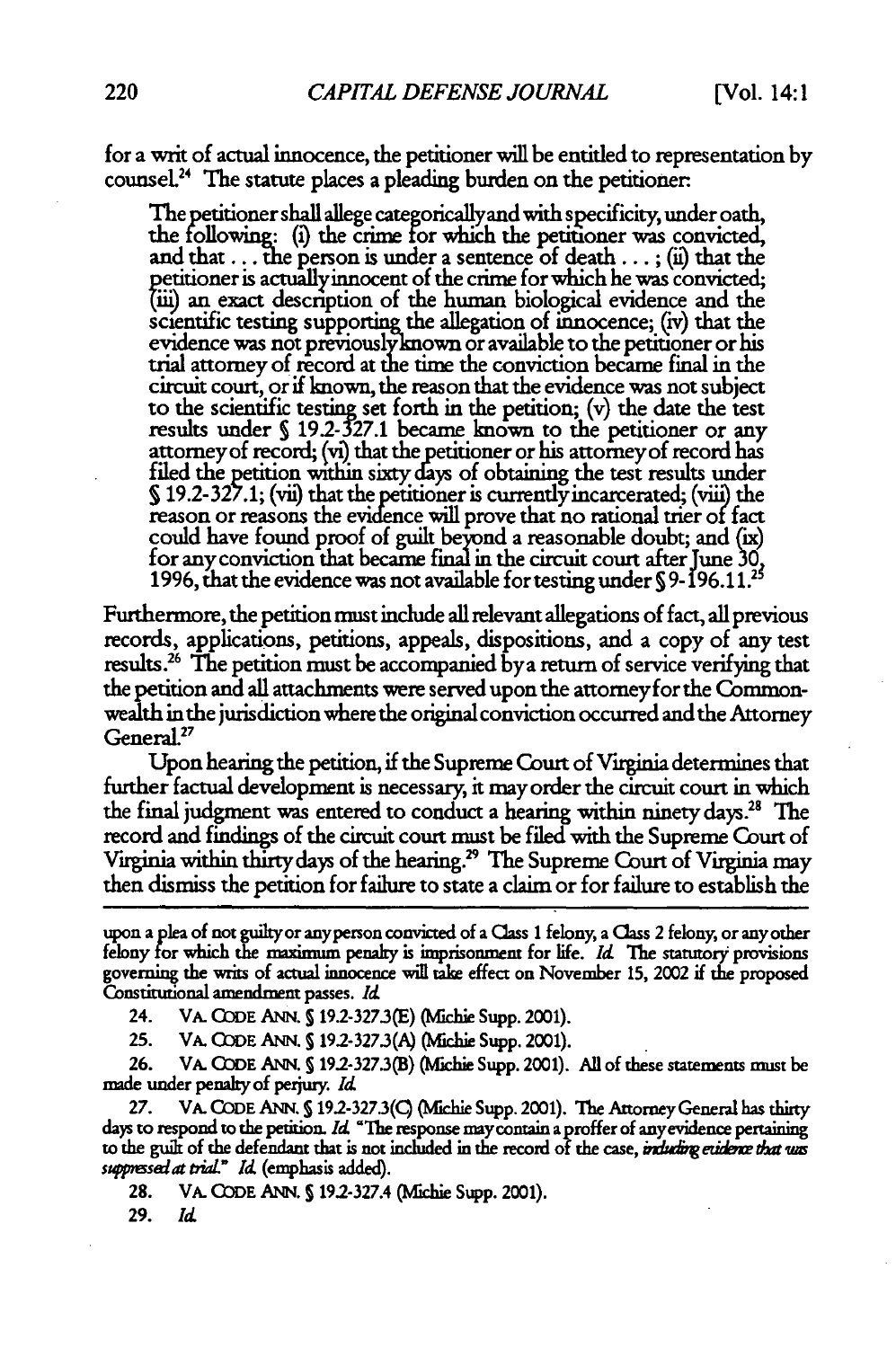facts necessary to justify the issuance of the writ.<sup>30</sup> If the petitioner has proven by dear and convincing evidence the allegations contained in clauses four through nine of subsection A of Section 19.2-237.3,<sup>31</sup> and if the Supreme Court of Virginia finds that no rational trier of fact could have found proof of guilt beyond a reasonable doubt, then the court maygrant the writ of actual innocence and vacate the conviction.<sup>32</sup>

#### III. Proposed A mentiment to the Virginia Constitution

The entire legislative scheme for the writ of actual innocence is contingent upon the amendment of the Virginia Constitution to create original jurisdiction in the Supreme Court of Virginia to hear petitions for writs of actual innocence. For that reason, both houses **of** the Virginia Assembly unanimously passed Senate Joint Resolution 419, which would amend Article VI, Section I of the Virginia Constitution to confer original jurisdiction upon the Supreme Court of Virginia "to consider claims of actual innocence presented by convicted felons in such cases and in such manner as maybe provided by the General Assembly."<sup>33</sup> In order to become effective, this constitutional amendment must now be referred to the General Assemblyat its first regular session held after the next general election of members of the House of Delegates? **If,** at that time, both houses of the General Assembly again approve the proposed amendment by a majorityvote, then the amendment shall be submitted to the "voters qualified to vote in elections by the people."<sup>35</sup> If a majority of those voting vote in favor of the amendment, it shall become part of the Constitution on the date prescribed by the General Assembly.<sup>36</sup>

**33. SJ.** 419 (Va. 2001) (proposing amendment of VA. CGO1T. art. VI, **S 1).** Legislative history and bill tracking information may be obtained from the Virginia General Assembly, Legislative Information System, at http://leg1.state.va.us/lis.htm (last visited Sept. 30, 2001).

34. Ser VA. COIsT. art. XII, **S** 1 (establishing the procedure for amending the Virginia Constitution).

**35.** *Id*

36. *Id* Thus, the amendment **will go** before the voting public no earlier than November of 2002. This explains whythe writ of actual innocence statutes are not scheduled **to** take effect until November **15,** 2002. *Sessra* note **23.**

<sup>30.</sup> VA. CODE ANN. § 19.2-327.5 **(Michie Supp. 2001).** 

**<sup>31.</sup>** *Seessra* note **25** and accompanying text.

**<sup>32.</sup> S 192-327.5.** Note that both conditions must be fulfilled before the Supreme Court of Virginia can **grant** the writ of actual innocence. *Se id* **If** the court finds that these conditions are met with respect to the capital offense, but also finds that enough evidence remains "in the original trial record" to convict the petitioner of a lesser included offense, the court may modify the conviction accordingly and remand for resentencing. **Id** The quoted language seems to indicate that any new evidence proffered **by** the Attorney General in response **to** the petition for writ of actual innocence could not be considered for the purpose of finding a lesser included offense. See *s"gma* note **27.**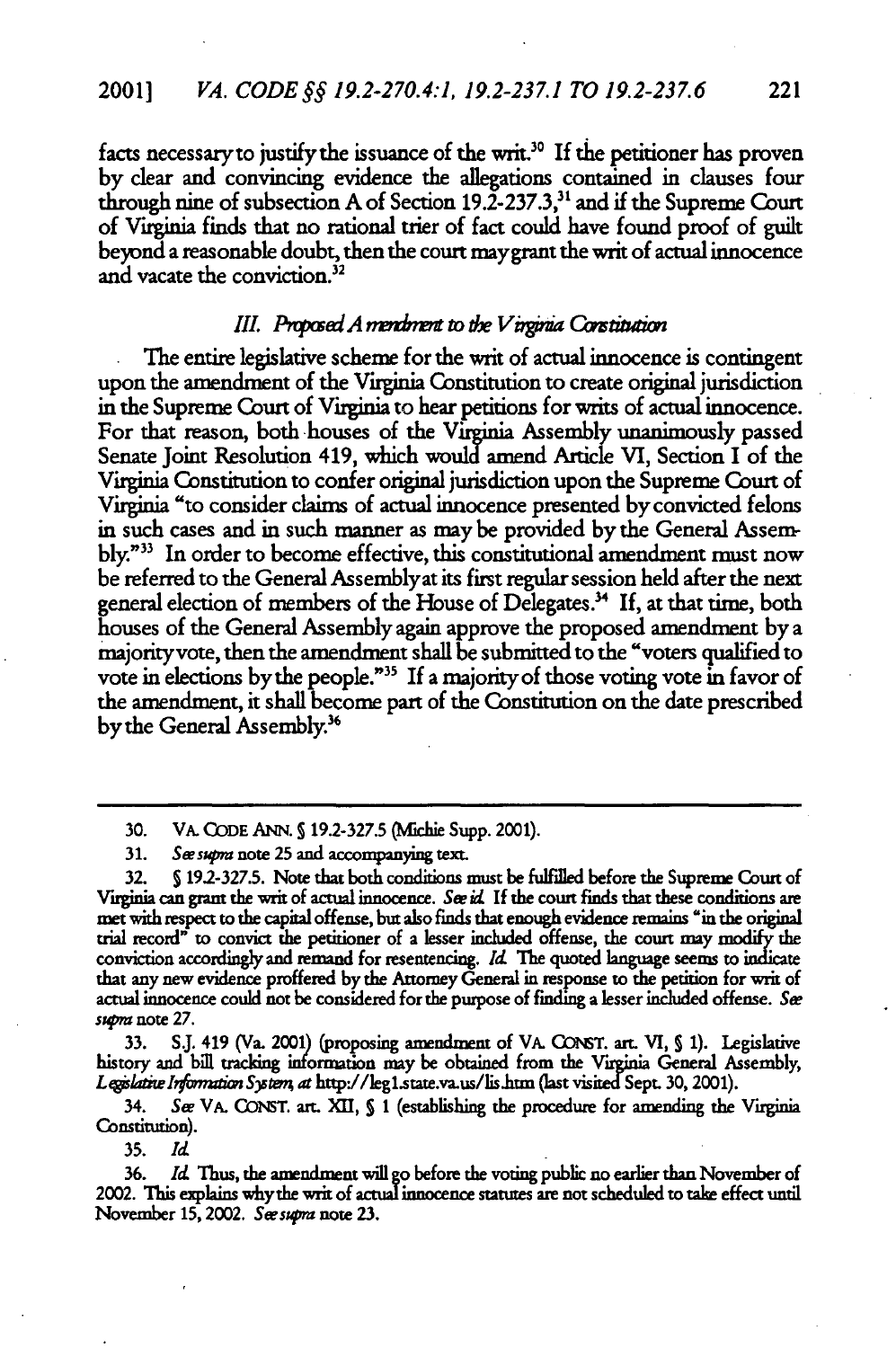#### *IV. A malysis*

The above legislation purports to facilitate the testing of biological evidence in order to ensure that innocent people are not put to death. Unfortunately, it is likelythat these statutes will have no application whatsoever in the overwhelming majority of death penaltycases because only a handful of capital cases involve biological evidence.<sup>37</sup> Out of ninety-three death row prisoners nationwide who have been exonerated since 1977, only ten were able to use DNA evidence to prove their innocence.<sup>38</sup> For this reason, the innocence statutes are likely to have onlyminimal impact on the administration of the death penaltyin Virginia.

Nonetheless, this legislation is cause for optimism. In particular, the proposed amendment of the Virginia Constitution is likely to be the most construcive long-term reformof Virginia's capital punishment system. Bygiving the Supreme Court of Viginia original jurisdiction over writs of actual innocence, the General Assemblyhas created a new mechanism by which death row inmates can challenge their convictions and sentences. If, in the future, the General Assembly expands the permissible uses of writs of actual innocence to address false confessions, jailhouse snitch testimony, faultyeyewitness identifications, prosecutorial misconduct, procedural default, the twenty-one day rule, inadequate resources for capital defendants, ineffective assistance of counsel, and other systemic problems in Virginia's death penatkyjurisprudence, then perhaps there will be fewer Earl Washingtons on the Commonwealth's death row.

#### *V. CbnIGion*

Capital defense attorneys should be alert to changes in the Virginia Code which provide a new method for challenging Virginia death sentences. Practitioners are urged to contact the Virginia Capital Case Clearinghouse for updates and further information about these code sections.

Kathryn Roe Eldridge Matthew L. Engle

<sup>37.</sup> See Virginians for Alternatives to the Death Penalty, *Virginia Legislature and the Death Pevrly at* http'./www.vadp.org/legis.htm (ast visited Sept. **30,** 2001). In addition, anecdotal evidence, which includes the experience of the Virginia Capital Case Clearinghouse, indicates that most capital cases do not involve biological evidence. **This** maybe due to the fact that most capital murder charges are brought under the robbery subsection of the capital murder statute. **Sw VA. CODE ANN. S 182-31(4)** (MVfchie Supp. **2001)** (defining **capital** murder as **"[t]he willful,** deliberate, and prenzditated killing of any person in the commission of robbery or attempted robbery"). Robbery and attempted robbery are not crimes that typically produce **DNA** or other biological evidence.

<sup>38.</sup> *Se* Virginians for Alternatives to the Death Penalty, *sqma* note 37.